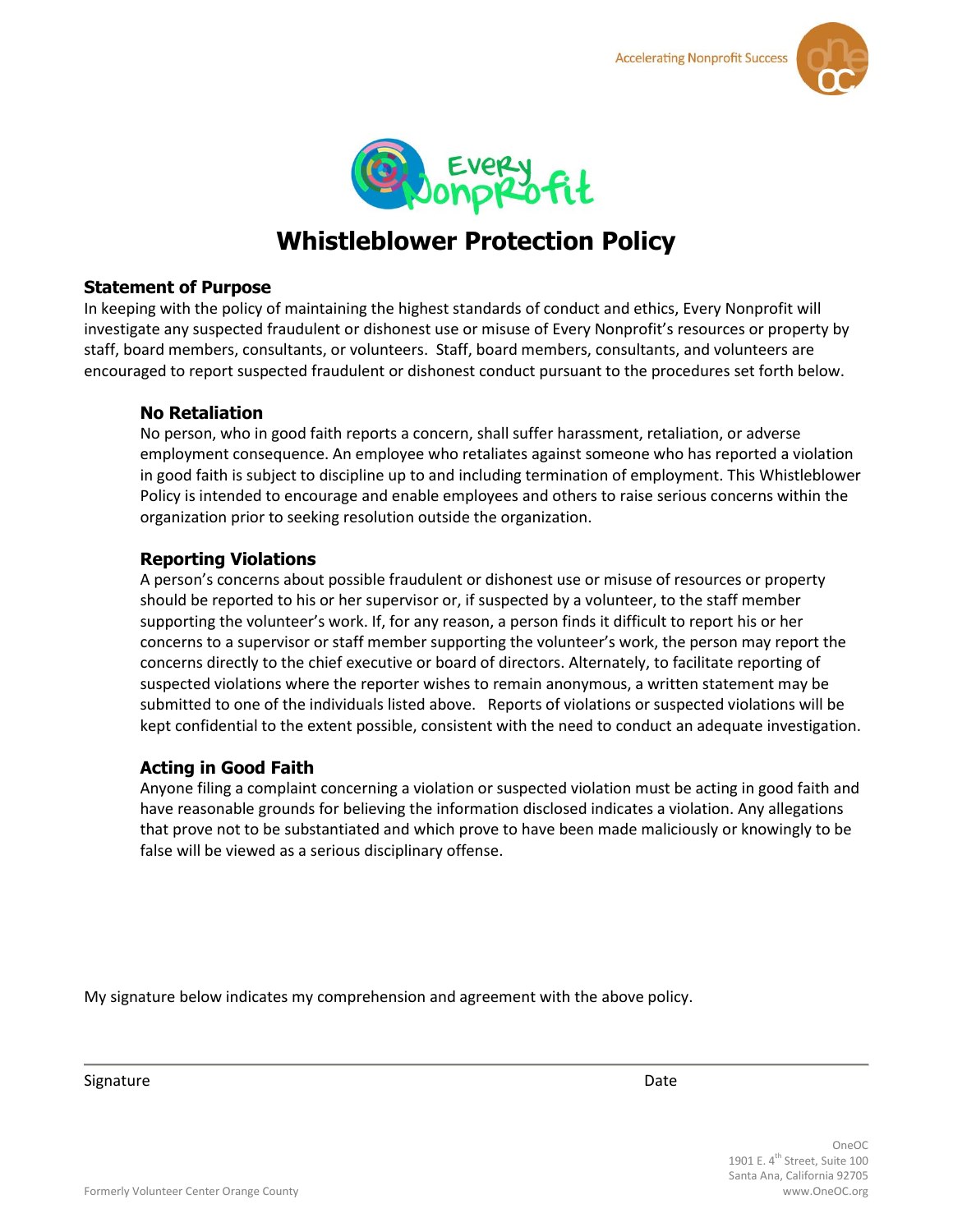

# **WHISTLEBLOWER POLICY**

#### **COMPASSPOINT**

If any employee reasonably believes that some policy, practice, or activity of CompassPoint is in violation of law, a written complaint may be filed by that employee with the Chief Executive Officer.

It is the intent of CompassPoint to adhere to all laws and regulations that apply to the organization, and the underlying purpose of this Policy is to support the organization's goal of legal compliance. The support of all employees is necessary to achieving compliance with various laws and regulations. An employee is protected from retaliation only if the employee brings the alleged unlawful activity, policy, or practice to the attention of CompassPoint and provides CompassPoint with a reasonable opportunity to investigate and correct the alleged unlawful activity. The protection described below is only available to employees that comply with this requirement.

CompassPoint will not retaliate against an employee who, in good faith, has made a protest or raised a complaint against some practice of CompassPoint, or of another individual or entity with whom CompassPoint had a business relationship, on the basis of a reasonable belief that the practice is in violation of law or a clear mandate of public policy.

CompassPoint will not retaliate against an employee who discloses or threatens to disclose to a supervisor or a public body any activity, policy, or practice of CompassPoint that the employee reasonably believes is in violation of a law, or a rule, or regulation mandated pursuant to law or is in violation of a clear mandate or public policy concerning health, safety, welfare, or protection of the environment.